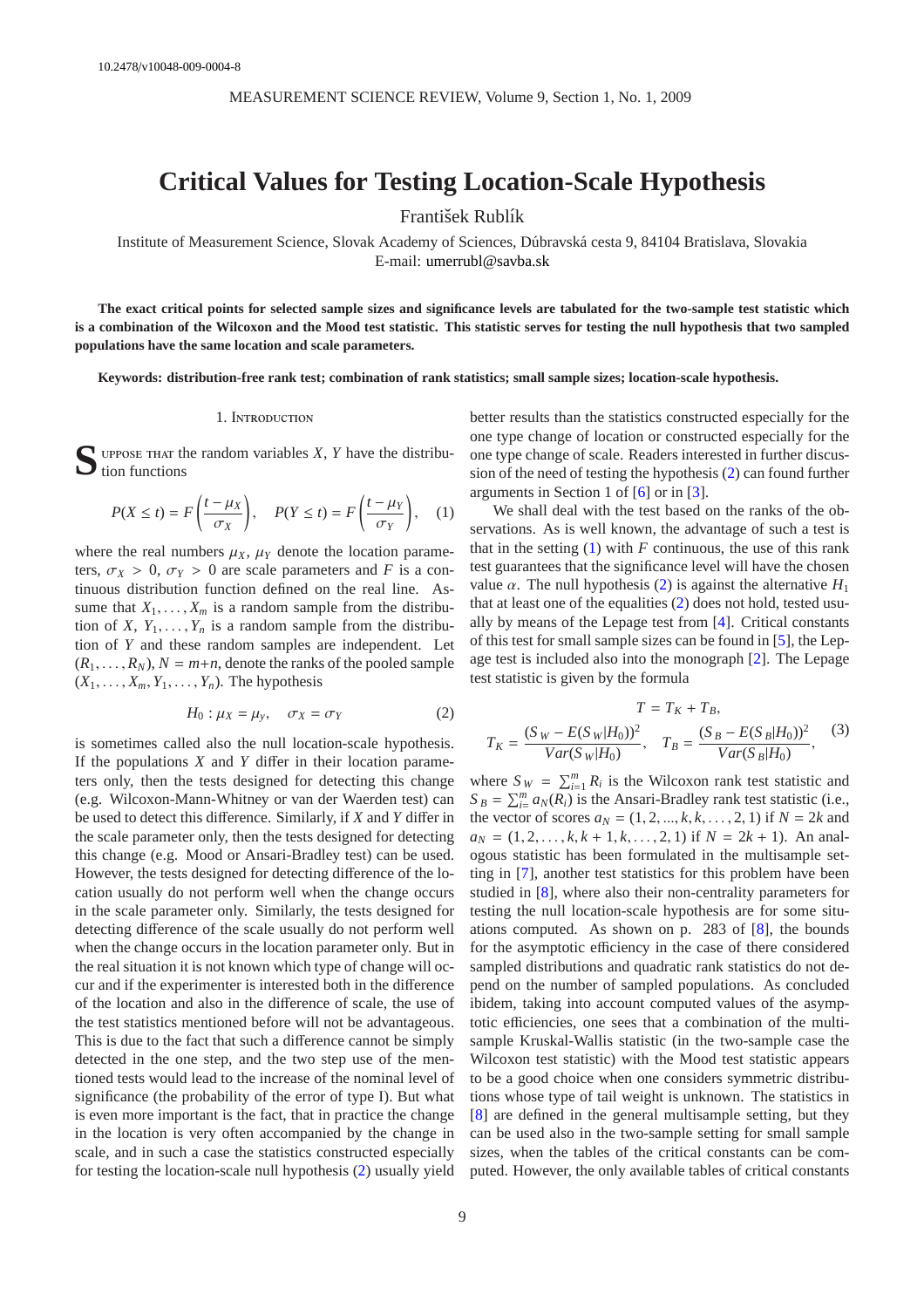for testing the location scale-hypothesis are those published in [\[5\]](#page-2-3). The mentioned table is computed for  $m=2(1)30$ ,  $n=2$ ; m=3(1)26, n=3; m=4(1)18, n=4; m=5(1)13, n=5; m=6(1)10, n=6; m=7,8, n=7 and the significance levels  $\alpha = 0.01, 0.02$ , 0.05, 0.10 and 0.2. In this paper also the significance level  $\alpha$  = 0.005 is included, the extremely unbalanced sample sizes like  $m = 2$ ,  $n = 30$  are not considered and instead of these critical constants for some other small sample sizes for  $m = 7(1)10$  are computed.

# 2. Basic formulas

The topic of this paper is the computation of the critical values for the two-sample test statistic  $(4)$ . In accordance with [\[8\]](#page-2-6) label the combination of the Wilcoxon and the Mood statistic by *TS Q*. Thus in the notation from the previous section

<span id="page-1-0"></span>
$$
T_{SQ} = T_K + Q,
$$
  
\n
$$
T_K = \frac{12}{mn(N+1)} \left( S_W - \frac{m(N+1)}{2} \right)^2,
$$
  
\n
$$
Q = \frac{180}{mn(N+1)(N^2-4)} \left( \tilde{S} - \frac{m(N^2-1)}{12} \right)^2,
$$
  
\n
$$
\tilde{S} = \sum_{i=1}^m \left( R_i - \frac{N+1}{2} \right)^2.
$$
 (4)

Since according to the assumptions the distribution function *F* in [\(1\)](#page-0-1) is continuous, the statistic  $T_{SQ}$  is distribution-free whenever the null hypothesis [\(2\)](#page-0-0) holds. The null hypothesis [\(2\)](#page-0-0) is rejected whenever  $T_{SQ} \geq w_\alpha$ . Values of  $w_\alpha = w_\alpha(m, n)$ can be found in the table presented in the next section, for the sample sizes not included into the table instead of  $w_\alpha$  use the  $(1-\alpha)$ th quantile of the chi-square distribution with 2 degrees of freedom.

In the computation of the tables of this paper the following lemma is useful.

**Lemma 1**. *Let J*(*m*, *n*) *denote the set of all m-tuples*  $(i_1, \ldots, i_m)$  *consisting of integers such that*  $1 \leq i_1 < \ldots <$  $i_m \leq m + n$ . Suppose that

$$
D(m, n, k_1, k_2) = \{(i_1, \dots, i_m) \in J(m, n); \sum_{j=1}^{m} i_j = k_1, \sum_{j=1}^{m} i_j^2 = k_2 \},\
$$

*and*  $B(m, n, k_1, k_2)$  *denotes the number of elements of*  $D(m, n, k_1, k_2)$ .

*(I) Let s* > 1*. If at least one of the inequalities*  $k_1 \leq (r + s)$ *,*  $k_2 \le (r + s)^2$  *holds, then*  $B(s, r, k_1, k_2) = B(s, r - 1, k_1, k_2)$ . *(II)* If  $k_1 > (s + r)$ ,  $k_2 > (s + r)^2$ , then  $B(s, r, k_1, k_2) =$  $B(s, r - 1, k_1, k_2) + B(s - 1, r, k_1 - (r + s), k_2 - (r + s)^2).$ 

*Proof.* (I) If  $k_1 \leq r + s$ , then  $\sum_{j=1}^s i_j = k_1$  if and only if this equality holds and  $(r + s) \notin \{i_1, \ldots, i_s\}$ . Similarly, if

 $k_2 \le (r + s)^2$ , then  $\sum_{j=1}^s i_j^2 = k_2$  if and only if this equality holds and  $(r + s) \notin \{i_1, \ldots, i_s\}.$ 

(II) This assertion follows from the fact, that  $D(s, r, k_1, k_2)$ is a union of the disjoint sets  $D(s, r - 1, k_1, k_2)$  and { $(i_1, ..., i_s)$  ∈  $J(r, s)$ ;  $i_s = s + r$ ,  $\sum_{j=1}^s i_j = k_1$ ,  $\sum_{j=1}^s i_j^2 = k_2$ }. □

If  $R = (R_1, \ldots, R_N)$  is a random vector which is uniformly distributed over the set of all permutations of the set  $\{1, \ldots, N\}$ , then according to Theorem 1 on p. 167 of [\[1](#page-2-7)] for any set  $A \subset \{1, \ldots, N\}$  consisting of *m* distinct integers

$$
P({R_1,\ldots,R_m}=A)=1/{\binom{N}{m}}.
$$

Combining this equality with Lemma 1 one can construct a program for computation of critical values of the statistic [\(4\)](#page-1-0).

# 3. Tables of critical values

In this section we present the exact critical values of the statistic  $T_{SO}$  from [\(4\)](#page-1-0), given in Table [2.](#page-3-0) First we describe the output of the table.

Since the set  $V = V(m, n)$  of possible values of the statistic  $T_{SO}$  is finite for all sample sizes  $m$ ,  $n$ , generally one cannot find exact critical values for arbitrary prescribed probability  $\alpha$ of the type *I* error. In the following table the number on the intersection of the column for *w* with the row for significance level  $\alpha$  denotes the quantity

$$
\underline{w} = \min\{t \in V; P(T_{SQ} \ge t) \le \alpha\},\
$$

the entry corresponding to  $\alpha$  and  $\overline{w}$  is the quantity

$$
\overline{w} = \max\{t \in V; \ P(T_{SQ} \ge t) > \alpha\}.
$$

Further, for given  $\alpha$ ,

$$
p = P(T_{SQ} \ge \underline{w}), \quad \overline{p} = P(T_{SQ} \ge \overline{w})
$$

denote the corresponding probabilities of the type I error. Thus *p* is the largest available significance level not exceeding  $\alpha$  and  $\bar{p}$  is the smallest available significance level greater than  $\alpha$ . The value of critical constant yielding the significance level closer to the nominal level  $\alpha$  is printed in boldface letter. If the difference in computed values exceeds the number of decimal places used to describe the result of computation, then the boldface symbol is used for the value corresponding to *p*.

# 4. Some simulation results

The aim of the simulation is to obtain a picture of the power of tests based on the statistics [\(3\)](#page-0-2) and [\(4\)](#page-1-0) for small sample sizes covered by Table [2.](#page-3-0) To consider power of the concerned tests in the case of distributions with various tail behaviour, the sampling from normal, logistic and Cauchy distribution is employed, in each case  $\mu_X = 0$ ,  $\sigma_X = 1$ . The simulations are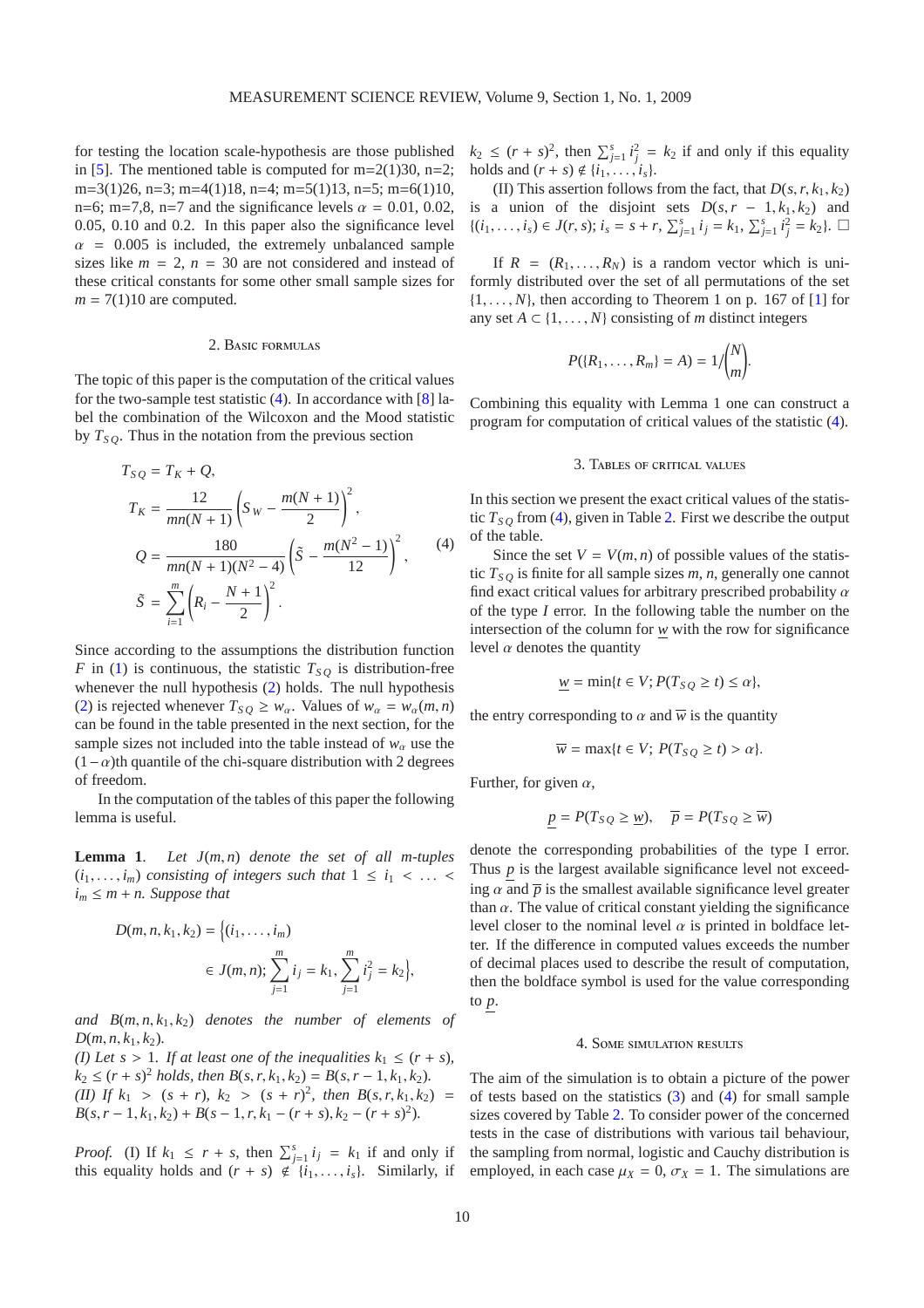|                                      | $m = 3, n = 7$              |                 |                 |                             |                           |                 |  |  |  |  |  |  |
|--------------------------------------|-----------------------------|-----------------|-----------------|-----------------------------|---------------------------|-----------------|--|--|--|--|--|--|
|                                      | $\mu_Y = 1.5, \sigma_Y = 3$ |                 |                 | $\mu_Y = 3.5, \sigma_Y = 4$ | $\mu_Y = 7, \sigma_Y = 5$ |                 |  |  |  |  |  |  |
|                                      | $\alpha = 0.05$             | $\alpha = 0.10$ | $\alpha = 0.05$ | $\alpha = 0.10$             | $\alpha=0.05$             | $\alpha = 0.10$ |  |  |  |  |  |  |
| $P(T_{SO} \geq w_{\alpha} Normal)$   | 0.057                       | 0.073           | 0.202           | 0.224                       | 0.533                     | 0.547           |  |  |  |  |  |  |
| $P(T \geq t\alpha Normal)$           | 0.032                       | 0.141           | 0.136           | 0.251                       | 0.435                     | 0.539           |  |  |  |  |  |  |
| $P(T_{SO} \geq w_{\alpha} Logistic)$ | 0.032                       | 0.041           | 0.073           | 0.086                       | 0.191                     | 0.208           |  |  |  |  |  |  |
| $P(T \geq ta Logistic)$              | 0.017                       | 0.131           | 0.047           | 0.170                       | 0.137                     | 0.247           |  |  |  |  |  |  |
| $P(T_{SO} \geq w_{\alpha} Cauchy)$   | 0.041                       | 0.058           | 0.084           | 0.104                       | 0.174                     | 0.197           |  |  |  |  |  |  |
| $P(T \geq ta Cauchy)$                | 0.025                       | 0.114           | 0.060           | 0.165                       | 0.138                     | 0.233           |  |  |  |  |  |  |
|                                      | $m = 7, n = 8$              |                 |                 |                             |                           |                 |  |  |  |  |  |  |
|                                      | $\mu_Y = 1.5, \sigma_Y = 3$ |                 |                 | $\mu_Y = 3.5, \sigma_Y = 4$ | $\mu_2 = 7, \sigma_2 = 5$ |                 |  |  |  |  |  |  |
|                                      | $\alpha=0.05$               | $\alpha=0.10$   | $\alpha = 0.05$ | $\alpha = 0.10$             | $\alpha=0.05$             | $\alpha=0.10$   |  |  |  |  |  |  |
| $P(T_{SQ} \geq w_{\alpha}   Normal)$ | 0.448                       | 0.640           | 0.745           | 0.886                       | 0.950                     | 0.987           |  |  |  |  |  |  |
| $P(T \geq t\alpha Normal)$           | 0.415                       | 0.605           | 0.730           | 0.868                       | 0.952                     | 0.984           |  |  |  |  |  |  |
| $P(T_{SO} \geq w_{\alpha} Logistic)$ | 0.363                       | 0.540           | 0.586           | 0.765                       | 0.796                     | 0.915           |  |  |  |  |  |  |
| $P(T \geq ta Logistic)$              | 0.326                       | 0.510           | 0.547           | 0.732                       | 0.774                     | 0.900           |  |  |  |  |  |  |
| $P(T_{SO} \geq w_{\alpha} Cauchy)$   | 0.228                       | 0.323           | 0.431           | 0.566                       | 0.659                     | 0.759           |  |  |  |  |  |  |
| $P(T \geq t\alpha Cauchy)$           | 0.219                       | 0.356           | 0.419           | 0.568                       | 0.643                     | 0.757           |  |  |  |  |  |  |

<span id="page-2-8"></span>Table 1: Simulation estimates of the power.

based in each case on 10000 trials. The critical constants  $w_\alpha$ of the statistic  $T_{SO}$  defined in [\(4\)](#page-1-0) are taken from Table [2,](#page-3-0) the critical constants  $t_\alpha$  of the statistic [\(3\)](#page-0-2) are those computed in [\[5](#page-2-3)]. The results of simulations are in Table [1](#page-2-8) .The power better of the two considered cases is emphasized by the boldface type.

#### 5. Discussion and conclusions

As shown on p. 283 of [\[8](#page-2-6)], the bounds for the asymptotic efficiency of the test statistics  $(3)$  and  $(4)$  in the case of there considered sampled distributions do not depend on the number of sampled populations, i.e., they are the same in the two-sample case and in the multisample case. As concluded in [\[8](#page-2-6)], taking into account computed values of the asymptotic efficiencies, one sees that a combination of the multisample Kruskal-Wallis statistic (in the two-sample case the Wilcoxon test statistic) with the Mood test statistic appears to be a good choice when one considers symmetric distributions whose type of tail weight is unknown. However, these considerations are related to the asymptotic case, when both *m* and *n* tend to infinity. The simulation results, given in Table [1](#page-2-8) do not contradict the mentioned asymptotic results. After inspecting Table [1](#page-2-8) it can be said that for small sample sizes and  $\alpha = 0.05$ testing based on [\(4\)](#page-1-0) is preferable to [\(3\)](#page-0-2), but for  $\alpha = 0.1$  it is advisable to use the Lepage test. This suggests that the test based on [\(4\)](#page-1-0) can be considerered as a useful competitor to the Lepage test.

#### **ACKNOWLEDGMENTS**

The research was supported by the grants VEGA 1/0077/09, APVV-SK-AT-0003-09, and APVV-RPEU-0008-06.

### **REFERENCES**

- <span id="page-2-7"></span>[1] Hájek, J., Šidák, Z. & Sen, P. K. (1999). *Theory of Rank Tests.* Academic Press, San Diego.
- <span id="page-2-4"></span>[2] Hollander, M. & Wolfe, D. A. (1999). *Nonparametric Statistical Methods.* Wiley, New York.
- <span id="page-2-1"></span>[3] Hutchison, T. P. (2002). Should we routinely test for simultaneous location and scale changes? *Ergonomics* 45, 248-251.
- <span id="page-2-2"></span>[4] Lepage, Y. (1971). A combination of Wilcoxon's and Ansari-Bradley's statistics. *Biometrika* 58, 213-217.
- <span id="page-2-3"></span>[5] Lepage, Y. (1973). A table for a combined Wilcoxon Ansari-Bradley statistic. *Biometrika* 60, 113-116.
- <span id="page-2-0"></span>[6] Podgor, M. J. & Gastwirth, J. L. (1994). On non-parametric and generalized tests for the two-sample problem with location and scale change alternatives. *Statistics in Medicine* 13, 747-758.
- <span id="page-2-5"></span>[7] Rublík, F. (2005). The multisample version of the Lepage test. *Kybernetika* 41, 713-733.
- <span id="page-2-6"></span>[8] Rublík, F. (2007). On the asymptotic efficiency of the multisample location-scale rank tests and their adjustment for ties. *Kybernetika* 43, 279-306.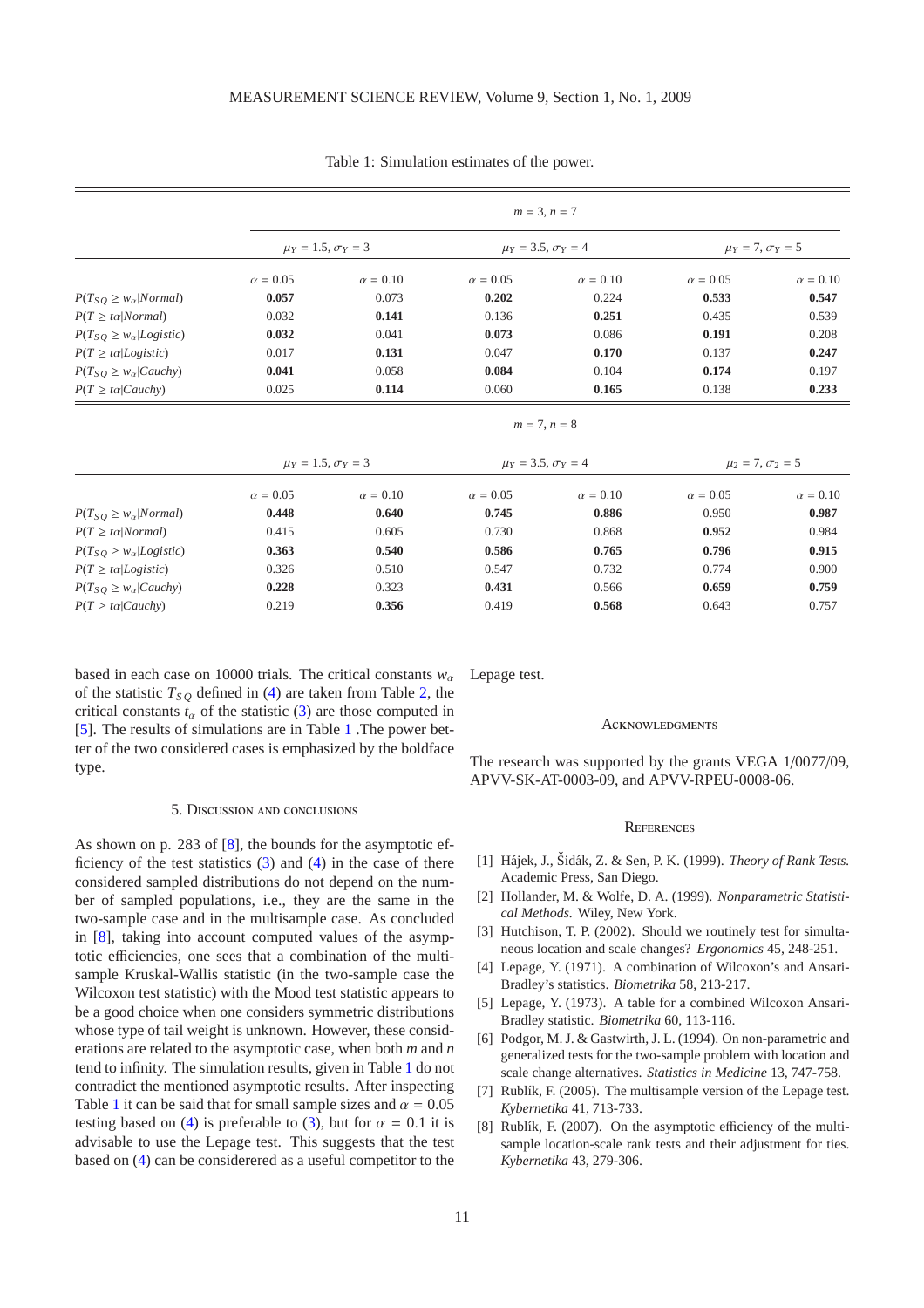| $\alpha$ | $\underline{w}$ | $\boldsymbol{p}$ | $\overline{w}$ | $\overline{p}$ | $\underline{w}$ | $\boldsymbol{p}$ | $\overline{w}$ | $\overline{p}$ | $\underline{w}$ | $\boldsymbol{p}$ | $\overline{w}$ | $\overline{p}$ |
|----------|-----------------|------------------|----------------|----------------|-----------------|------------------|----------------|----------------|-----------------|------------------|----------------|----------------|
|          |                 | $m=3$            | $n=3$          |                |                 | $m=3$            | $n=4$          |                |                 | $m=3$            | $n=5$          |                |
|          |                 |                  |                |                |                 |                  |                |                |                 |                  |                |                |
| 0.200    | 3.8571          | .100             | 3.6428         | .300           | 4.1666          | .143             | 3.1666         | .257           | 3.9555          | .143             | 2.8888         | .214           |
| 0.100    | 3.8571          | .100             | 3.6428         | .300           |                 |                  | 4.6666         | .114           | 5.5555          | .071             | 3.9555         | .143           |
| 0.050    |                 |                  | 3.8571         | .100           |                 |                  | 4.6666         | .114           |                 |                  | 5.5555         | .071           |
| 0.020    |                 |                  | 3.8571         | .100           |                 |                  | 4.6666         | .114           |                 |                  | 5.5555         | .071           |
| 0.010    |                 |                  | 3.8571         | .100           |                 |                  | 4.6666         | .114           |                 |                  | 5.5555         | .071           |
| 0.005    |                 |                  | 3.8571         | .100           |                 |                  | 4.6666         | .114           |                 |                  | 5.5555         | .071           |
|          |                 | $m=3$            | $n=6$          |                |                 | $m=3$            | $n=7$          |                |                 | $m=3$            | $n=8$          |                |
| 0.200    | 3.5520          | .179             | 3.2796         | .202           | 3.1298          | $\cdot$ .2       | 3.0519         | .217           | 3.3803          | .176             | 3.2435         | .212           |
| 0.100    | 4.2077          | .083             | 3.6121         | .107           | 4.2532          | .100             | 4.0454         | .117           | 4.1880          | .091             | 4.0213         | .103           |
| 0.050    | 6.3272          | .048             | 4.7342         | .071           | 5.5000          | .0500            | 4.2980         | .067           | 6.2435          | .036             | 4.9359         | .061           |
| 0.020    |                 |                  | 6.4519         | .024           | 7.3181          | .017             | 7.0000         | .033           | 8.1367          | .012             | 7.5897         | .024           |
| 0.010    |                 |                  | 6.4519         | .024           |                 |                  | 7.3181         | .017           |                 |                  | 8.1367         | .012           |
| 0.005    |                 |                  | 6.4519         | .024           |                 |                  | 7.3181         | .017           |                 |                  | 8.1367         | .012           |
|          |                 | $m=3$            | $n=9$          |                |                 | $m=3$            | $n=10$         |                |                 | $m=3$            | $n=11$         |                |
| 0.200    | 3.2649          | .191             | 3.1184         | .200           | 3.0649          | .199             | 3.0026         | .203           | 3.0363          | .198             | 2.9454         | .203           |
| 0.100    | 4.1147          | .082             | 4.0659         | .100           | 4.1558          | .094             | 3.8961         | .108           | 4.0621          | .099             | 4.0606         | .104           |
| 0.050    | 5.5213          | .045             | 5.4434         | .055           | 5.7662          | .049             | 5.1532         | .056           | 5.1757          | .049             | 5.0303         | .055           |
| 0.020    | 8.1098          | .018             | 6.9572         | .027           | 8.5714          | .014             | 7.6363         | .021           | 8.2787          | .016             | 6.8015         | .022           |
| 0.010    | 8.9011          | .009             | 8.1098         | .018           | 9.6103          | .007             | 8.5714         | .014           | 10.2667         | .006             | 8.9833         | .011           |
| 0.005    |                 |                  | 8.9011         | .009           |                 |                  | 9.6103         | .007           |                 |                  | 10.2667        | .0055          |
|          |                 |                  |                |                |                 |                  |                |                |                 |                  |                |                |
|          |                 | $m=3$            | $n = 12$       |                |                 | $m=3$            | $n=13$         |                |                 | $m=3$            | $n = 14$       |                |
| 0.200    | 3.0754          | .185             | 3.0509         | .207           | 3.0101          | .196             | 2.9532         | .204           | 2.9507          | .200             | 2.9239         | .206           |
| 0.100    | 4.1233          | .099             | 4.0607         | .103           | 4.0495          | .100             | 4.0478         | .104           | 4.0935          | .099             | 3.9398         | .101           |
| 0.050    | 5.3559          | .048             | 5.3110         | .052           | 5.4958          | .046             | 5.3165         | .050           | 5.5371          | .047             | 5.4970         | .050           |
| 0.020    | 7.3751          | .018             | 6.9951         | .022           | 7.5350          | .018             | 7.4057         | .021           | 7.7827          | .018             | 7.6424         | .021           |
| 0.010    | 9.3529          | .009             | 8.8842         | .013           | 9.6862          | .007             | 9.4535         | .011           | 9.9883          | .009             | 8.4444         | .012           |
| 0.005    | 10.8733         | .0044            | 9.3529         | .0088          | 11.4342         | .0036            | 9.6862         | .0071          | 11.9532         | .0029            | 9.9883         | .0059          |
|          |                 | $m=3$            | $n = 15$       |                |                 | $m=3$            | $n = 16$       |                |                 | $m=3$            | $n = 17$       |                |
| 0.200    | 2.9745          | .196             | 2.9535         | .201           | 2.9600          | .198             | 2.9512         | .200           | 2.94899         | .198             | 2.94899        | .200           |
| 0.100    | 4.1324          | .098             | 4.0342         | .103           | 4.0403          | .098             | 3.9953         | .100           | 3.9981          | .098             | 3.9879         | .100           |
| 0.050    | 5.5500          | .049             | 5.3508         | .051           | 5.3113          | .050             | 5.2542         | .052           | 5.5137          | .049             | 5.4526         | .051           |
| 0.020    | 7.7052          | .020             | 7.2552         | .022           | 7.7315          | .019             | 7.3407         | .021           | 7.5665          | .019             | 7.2454         | .021           |
| 0.010    | 8.9403          | .010             | 8.5929         | .012           | 9.4113          | .008             | 9.0836         | .010           | 9.5494          | .009             | 8.7461         | .011           |
| 0.005    | 10.4904         | .0049            | 10.2632        | .0074          | 10.9618         | .0041            | 10.5143        | .0062          | 11.4046         | .0035            | 10.7446        | .0053          |
|          |                 |                  |                |                |                 |                  |                |                |                 |                  |                |                |
|          |                 | $m=3$            | $n=18$         |                |                 | $m=3$            | $n=19$         |                |                 | $m=3$            | $n=20$         |                |
| 0.200    | 2.9361          | .200             | 2.9346         | .201           | 2.9725          | .197             | 2.9416         | .200           | 2.9438          | .199             | 2.9419         | .202           |
| 0.100    | 3.9796          | .100             | 3.9680         | .102           | 4.0114          | .099             | 4.0034         | .100           | 4.0038          | .100             | 3.9342         | .101           |
| 0.050    | 5.3942          | .050             | 5.3563         | .054           | 5.5537          | .049             | 5.5308         | .051           | 5.4752          | .050             | 5.4142         | .051           |
| 0.020    | 7.5072          | .020             | 7.2937         | .021           | 7.5125          | .019             | 7.4759         | .022           | 7.7419          | .019             | 7.7142         | .020           |
| 0.010    | 9.0206          | .009             | 9.0135         | .011           | 9.2757          | .009             | 9.1235         | .010           | 9.4466          | .009             | 9.3609         | .010           |
| 0.005    | 10.9565         | .0045            | 10.2827        | .0060          | 11.1522         | .0039            | 10.6854        | .0052          | 11.0676         | .0045            | 10.8086        | .0056          |

<span id="page-3-0"></span>Table 2: Critical values of the test statistic  $T_{SQ}$  from [\(4\)](#page-1-0).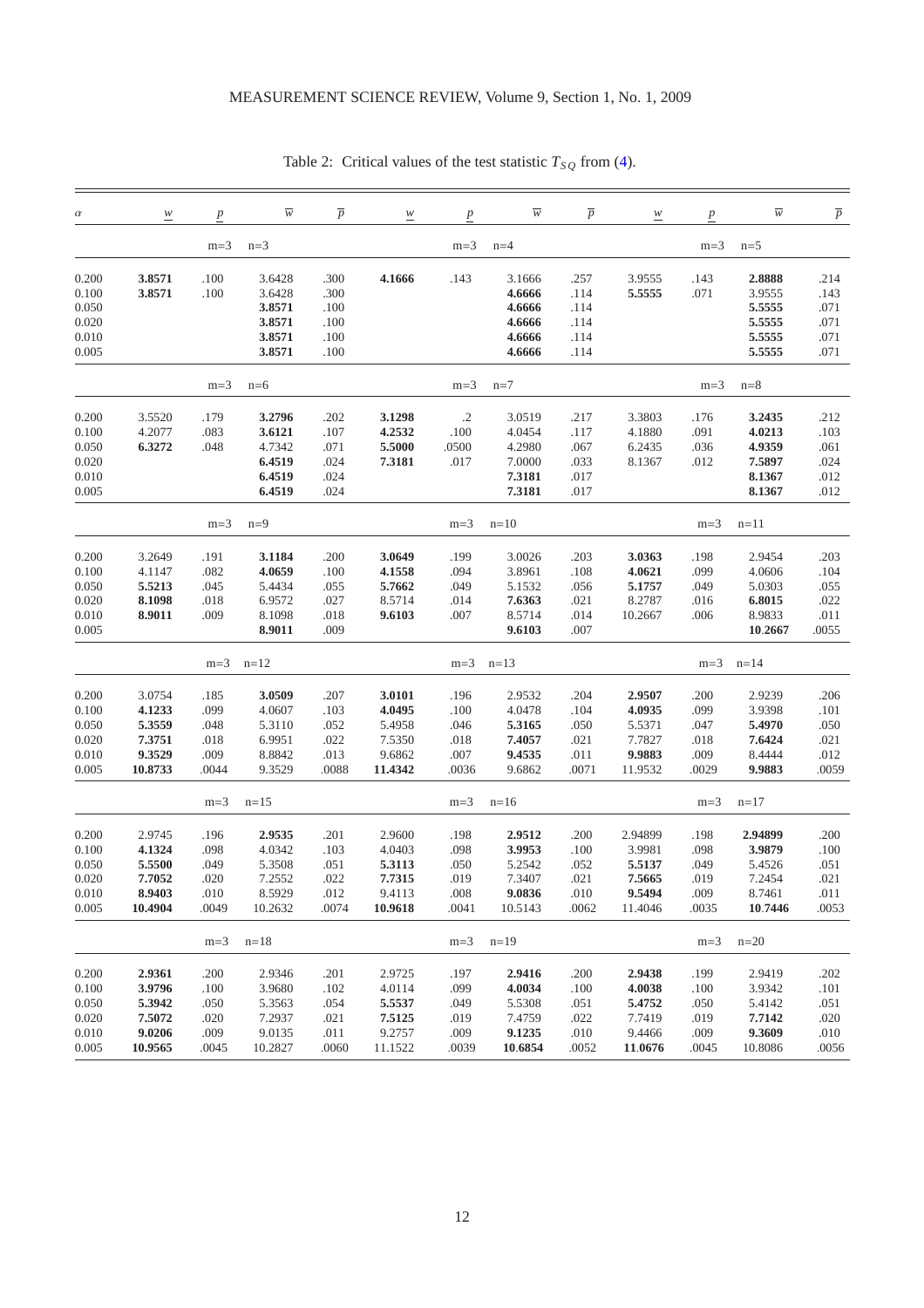Table [2](#page-3-0) (cont.)

| $\alpha$       | $\underline{w}$  | $\boldsymbol{p}$ | $\overline{w}$   | $\overline{p}$ | $\underline{\underline{w}}$ | $\boldsymbol{p}$   | $\overline{w}$   | $\overline{p}$   | $\underline{w}$  | $\boldsymbol{p}$ | $\overline{w}$   | $\overline{p}$ |
|----------------|------------------|------------------|------------------|----------------|-----------------------------|--------------------|------------------|------------------|------------------|------------------|------------------|----------------|
|                |                  | $m=3$            | $n = 21$         |                |                             | $m=3$              | $n = 22$         |                  |                  | $m=3$            | $n = 23$         |                |
|                |                  |                  |                  |                |                             |                    |                  |                  |                  |                  |                  |                |
| 0.200          | 2.9728           | .199             | 2.9421           | .201           | 2.9334                      | .200               | 2.9296           | .201             | 2.9329           | .200             | 2.9314           | .201           |
| 0.100          | 4.0028<br>5.4801 | .100<br>.049     | 3.9893<br>5.4174 | .101<br>.050   | 4.0059                      | $.100\,$<br>$.050$ | 3.9927           | $.100\,$<br>.050 | 4.0080           | .099             | 3.9974<br>5.5378 | .100           |
| 0.050<br>0.020 | 7.6875           | .020             | 7.4701           | .021           | 5.4788<br>7.6777            | .0200              | 5.4576<br>7.5263 | .021             | 5.5554<br>7.6948 | .049<br>.019     | 7.5875           | .050<br>.020   |
| 0.010          | 9.5134           | .010             | 9.0867           | .011           | 9.4325                      | .010               | 9.0514           | $.010\,$         | 9.2269           | .010             | 9.0567           | .011           |
| 0.005          | 11.1861          | .0049            | 10.1608          | .0059          | 11.5446                     | .0043              | 10.5105          | .0052            | 10.845           | .0046            | 10.5965          | .0054          |
|                |                  | $m=3$            | $n = 24$         |                |                             | $m=3$              | $n = 25$         |                  |                  | $m=3$            | $n=26$           |                |
|                |                  |                  |                  |                |                             |                    |                  |                  |                  |                  |                  |                |
| 0.200          | 2.9346           | .198             | 2.9305           | .200           | 2.9230                      | .199               | 2.9196           | .200             | 2.9518           | .200             | 2.9288           | .200           |
| 0.100          | 3.9901           | .099             | 3.9696           | .100           | 3.9645                      | .100               | 3.9645           | .101             | 3.9828           | .100             | 3.9775           | .100           |
| 0.050          | 5.5686           | .050             | 5.5463           | .051           | 5.5424                      | .049               | 5.4941           | .050             | 5.6001           | .050             | 5.5736           | .050           |
| 0.020          | 7.6349           | .019             | 7.5029           | .021           | 7.6441                      | .020               | 7.6152           | .020             | 7.7392           | .020             | 7.6155           | .020           |
| 0.010          | 9.4075           | .010             | 9.1548           | $.010$         | 9.1838                      | $.010$             | 9.0769           | $.010\,$         | 9.1764           | .010             | 9.0829           | .010           |
| 0.005          | 10.8813          | .0048            | 10.6064          | .0055          | 10.9392                     | .0049              | 10.4910          | .0055            | 10.6898          | .0049            | 10.6528          | .0055          |
|                |                  | $m=4$            | $n=4$            |                |                             | $m=4$              | $n=5$            |                  |                  | $m=4$            | $n=6$            |                |
| 0.200          | 4.0833           | .143             | 3.9833           | .257           | 3.4088                      | .198               | 3.4088           | .214             | 3.5681           | .190             | 3.4375           | .200           |
| 0.100          | 5.3333           | .057             | 4.3333           | .114           | 4.0353                      | $.087\,$           | 3.9885           | .103             | 4.5284           | .095             | 4.1363           | .105           |
| 0.050          |                  |                  | 5.3333           | .057           | 5.4285                      | .040               | 5.2322           | .056             | 4.8465           | .048             | 4.8181           | .057           |
| 0.020          |                  |                  | 5.3333           | .057           | 6.3636                      | $.008\,$           | 6.1298           | .024             | 7.0000           | .014             | 6.4375           | .024           |
| 0.010          |                  |                  | 5.3333           | .057           | 6.3636                      | $.008$             | 6.1298           | .024             | 7.2727           | .005             | 7.0000           | .014           |
| 0.005          |                  |                  | 5.3333           | .057           |                             |                    | 6.3636           | .008             | 7.2727           | .0048            | 7.0000           | .014           |
|                |                  | $m=4$            | $n=7$            |                |                             | $m=4$              | $n=8$            |                  |                  | $m=4$            | $n=9$            |                |
| 0.200          | 3.3150           | .197             | 3.2637           | .203           | 3.3681                      | .198               | 3.3269           | .202             | 3.2467           | .194             | 3.2467           | .200           |
| 0.100          | 4.3809           | .094             | 4.3260           | $.100\,$       | 4.2706                      | .099               | 4.2417           | .103             | 4.2337           | .099             | 4.1991           | .105           |
| 0.050          | 5.4065           | .045             | 5.3809           | .052           | 5.1442                      | .048               | 5.0824           | .053             | 5.5064           | .046             | 5.3766           | .052           |
| 0.020          | 7.3589           | .015             | 6.5897           | .021           | 6.3804                      | $.018\,$           | 6.3804           | 0.022            | 6.9610           | .018             | 6.9350           | .021           |
| 0.010          | 7.8974           | .009             | 7.3589           | .015           | 8.7012                      | .006               | 8.1978           | $.010\,$         | 8.2337           | .010             | 7.1428           | .013           |
| 0.005          | 8.0769           | .0030            | 7.8974           | .0091          |                             |                    | 8.7912           | .0061            | 9.4285           | .0042            | 8.9610           | 0070           |
|                |                  | $m=4$            | $n=10$           |                |                             | $m=4$              | $n = 11$         |                  |                  | $m=4$            | $n=12$           |                |
| 0.200          | 3.2362           | .199             | 3.2050           | .201           | 3.2417                      | .200               |                  | .201             | 3.2324           | .200             | 3.1799           | .201           |
| 0.100          | 4.2450           | .099             | 4.2262           | .101           | 4.2284                      | .099               | 3.2056<br>4.1673 | $.100\,$         | 4.2535           | .100             | 4.2156           | .101           |
| 0.050          | 5.3450           | .049             | 5.3362           | .051           | 5.2468                      | .050               | 5.2347           | .051             | 5.3403           | .050             | 5.2913           | .052           |
| 0.020          | 7.0050           | .019             | 6.5362           | .021           | 6.8384                      | .020               | 6.7829           | .021             | 7.0168           | .019             | 7.0035           | .020           |
| 0.010          | 7.8862           | .009             | 7.6762           | .013           | 8.2702                      | .010               | 8.2625           | .011             | 8.7682           | .009             | 8.3375           | .010           |
| 0.005          | 9.6562           | .0050            | 9.0262           | .0070          | 10.2907                     | .0037              | 9.7909           | .0051            | 9.3060           | .0049            | 8.9698           | .0060          |
|                |                  |                  |                  |                |                             |                    |                  |                  |                  |                  |                  |                |
|                |                  | $m=4$            | $n = 13$         |                |                             | $m=4$              | $n = 14$         |                  |                  | $m=4$            | $n = 15$         |                |
| 0.200          | 3.1821           | .200             | 3.1713           | .200           | 3.1729                      | .200               | 3.1701           | .200             | 3.1781           | .200             | 3.1734           | .201           |
| 0.100          | 4.1970           | .100             | 4.1781           | .102           | 4.1513                      | .100               | 4.1393           | $.100\,$         | 4.1361           | .099             | 4.1280           | .100           |
| 0.050          | 5.3630           | .049             | 5.3576           | .050           | 5.2953                      | .050               | 5.2615           | .051             | 5.3610           | .050             | 5.3381           | .050           |
| 0.020          | 7.1794           | .019             | 7.0958           | .020           | 7.2302                      | .020               | 7.1506           | .020             | 7.3428           | .020             | 7.3045           | .020           |
| 0.010          | 8.2294           | .010             | 8.1727           | .011           | 8.4144                      | .009               | 8.3009           | .010             | 8.5902           | .010             | 8.5122           | .010           |
| 0.005          | 9.6545           | .0046            | 9.5330           | .0055          | 9.9476                      | .0049              | 9.6938           | .0056            | 10.1045          | .0049            | 9.7811           | .0054          |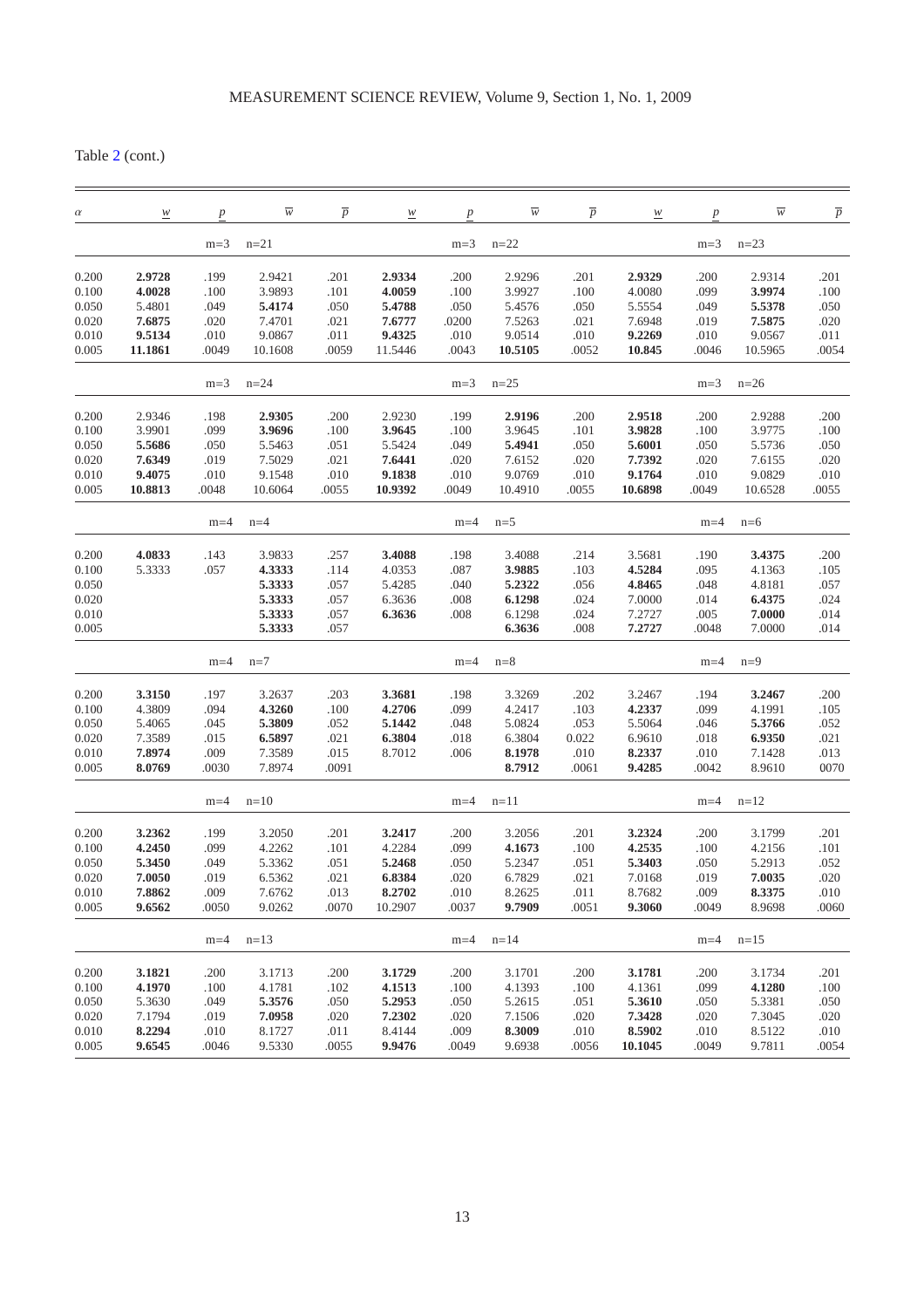Table [2](#page-3-0) (cont.)

| $\alpha$ | $\underline{w}$ | $\boldsymbol{p}$ | $\overline{w}$ | $\overline{p}$ | $\underline{\mathcal{W}}$ | $\boldsymbol{p}$ | $\overline{w}$ | $\overline{p}$ | $\underline{w}$ | $\boldsymbol{p}$ | $\overline{w}$ | $\overline{p}$ |
|----------|-----------------|------------------|----------------|----------------|---------------------------|------------------|----------------|----------------|-----------------|------------------|----------------|----------------|
|          |                 | $m=4$            | $n = 16$       |                |                           | $m=4$            | $n = 17$       |                |                 | $m=4$            | $n=18$         |                |
| 0.200    | 3.1769          | 0.199            | 3.1669         | .200           | 3.1482                    | .200             | 3.1464         | .201           | 3.1530          | .200             | 3.1413         | .200           |
| 0.100    | 4.1680          | .100             | 4.1661         | .101           | 4.2149                    | $.100\,$         | 4.2096         | .100           | 4.1820          | .099             | 4.1775         | .100           |
| 0.050    | 5.3877          | .050             | 5.3779         | .051           | 5.4040                    | .050             | 5.4038         | .050           | 5.3659          | .050             | 5.3559         | .050           |
| 0.020    | 7.3336          | .020             | 7.2881         | .020           | 7.3345                    | .020             | 7.2867         | .020           | 7.2789          | .0202            | 7.2681         | .020           |
| 0.010    | 8.5665          | .010             | 8.5638         | .010           | 8.6124                    | .010             | 8.5756         | .010           | 8.7934          | $.010\,$         | 8.7173         | .010           |
| 0.005    | 10.0103         | .0047            | 9.8625         | .0052          | 9.9360                    | .0048            | 9.7931         | .0052          | 10.1821         | .0048            | 10.1168        | .0051          |
|          |                 | $m=4$            | $n = 19$       |                |                           | $m=4$            | $n=20$         |                |                 | $m=4$            | $n=21$         |                |
| 0.200    | 3.1586          | .200             | 3.1398         | .200           | 3.1397                    | .200             | 3.1373         | .200           | 3.1371          | .200             | 3.1313         | .200           |
| 0.100    | 4.1541          | .100             | 4.1436         | .100           | 4.1493                    | $.100\,$         | 4.1479         | .100           | 4.1464          | $.100\,$         | 4.1330         | .100           |
| 0.050    | 5.3977          | .049             | 5.3751         | .050           | 5.3985                    | .050             | 5.3844         | .050           | 5.4134          | .050             | 5.4077         | .050           |
| 0.020    | 7.3112          | .020             | 7.2699         | .020           | 7.3358                    | .020             | 7.3185         | .020           | 7.4488          | .020             | 7.4122         | .020           |
| 0.010    | 8.7481          | .010             | 8.7225         | .010           | 8.7746                    | .010             | 8.7486         | .010           | 8.9051          | .010             | 8.8223         | .010           |
| 0.005    | 10.2226         | .0049            | 10.1015        | .0051          | 10.2820                   | .0050            | 10.1472        | .0052          | 10.2684         | .0049            | 10.2359        | .0051          |
|          |                 | $m=5$            | $n=5$          |                |                           | $m=5$            | $n=6$          |                |                 | $m=5$            | $n=7$          |                |
| 0.200    | 3.5290          | .198             | 3.2618         | .214           | 3.4017                    | .197             | 3.3333         | .201           | 3.3827          | .199             | 3.3450         | .202           |
| 0.100    | 4.4618          | .095             | 4.1836         | .111           | 4.5094                    | .097             | 4.4273         | .102           | 4.5054          | .098             | 4.4376         | .101           |
| 0.050    | 5.1818          | .048             | 4.8381         | .063           | 5.0735                    | .050             | 5.0427         | .058           | 5.4474          | .048             | 5.3871         | .051           |
| 0.020    | 6.8181          | .008             | 6.4090         | .024           | 6.2940                    | .019             | 6.0683         | .024           | 6.5852          | $.018\,$         | 6.4270         | .020           |
| 0.010    | 6.8181          | .008             | 6.4090         | .024           | 7.4837                    | .009             | 6.8376         | .011           | 7.4442          | $.008$           | 7.3538         | .010           |
| 0.005    |                 |                  | 6.8181         | .008           | 7.6068                    | .0043            | 7.4837         | .0087          |                 |                  | 8.4615         | .0051          |
|          |                 | $m=5$            | $n=8$          |                |                           | $m=5$            | $n=9$          |                |                 | $m=5$            | $n=10$         |                |
| 0.200    | 3.2961          | .197             | 3.2961         | .202           | 3.2900                    | .200             | 3.2622         | .201           | 3.3292          | .200             | 3.3143         | .200           |
| 0.100    | 4.4026          | .096             | 4.3246         | $.106$         | 4.4666                    | .095             | 4.4100         | .102           | 4.3595          | $.100\,$         | 4.3405         | .101           |
| 0.050    | 5.4935          | .046             | 5.3532         | .051           | 5.4444                    | .050             | 5.4233         | .051           | 5.3404          | .050             | 5.3241         | .050           |
| 0.020    | 6.7558          | .018             | 6.4285         | .021           | 6.6944                    | .020             | 6.6400         | .021           | 6.8762          | .020             | 6.7239         | .020           |
| 0.010    | 7.4415          | .009             | 7.3168         | .011           | 7.7777                    | .010             | 7.5600         | .011           | 7.6948          | .010             | 7.6066         | .011           |
| 0.005    | 8.3532          | .0047            | 8.2987         | .0062          | 8.2711                    | .0050            | 8.2400         | .0060          | 8.9092          | .0047            | 8.8310         | .0053          |
|          |                 | $m=5$            | $n=11$         |                |                           | $m=5$            | $n=12$         |                |                 | $m=5$            | $n = 13$       |                |
| 0.200    | 3.2895          | .200             | 3.2565         | .200           | 3.2467                    | .200             | 3.2444         | .200           | 3.2576          | .200             | 3.2576         | .200           |
| 0.100    | 4.3676          | .100             | 4.3590         | .100           | 4.3321                    | $.100\,$         | 4.3251         | .101           | 4.3295          | $.100\,$         | 4.3216         | .100           |
| 0.050    | 5.4004          | .050             | 5.3943         | .051           | 5.4362                    | .050             | 5.4339         | .050           | 5.4002          | .050             | 5.4002         | .050           |
| 0.020    | 6.7731          | .020             | 6.7034         | .020           | 6.9356                    | .020             | 6.8584         | .020           | 6.9724          | .020             | 6.9305         | .020           |
| 0.010    | 8.0235          | .010             | 7.9123         | .010           | 8.2432                    | .010             | 8.1988         | .010           | 8.2860          | .010             | 8.1773         | .010           |
| 0.005    | 9.4096          | .0046            | 9.1162         | .0050          | 9.1812                    | .0048            | 8.9286         | .0052          | 9.3724          | .0049            | 9.2534         | .0051          |
|          |                 | $m=5$            | $n = 14$       |                |                           | $m=5$            | $n = 15$       |                |                 | $m=6$            | $n=6$          |                |
| 0.200    | 3.2444          | .200             | 3.2438         | .200           | 3.2299                    | .200             | 3.2294         | .200           | 3.4981          | .199             | 3.2674         | .203           |
| 0.100    | 4.3277          | .100             | 4.3228         | .100           | 4.3187                    | .100             | 4.3173         | .100           | 4.4981          | .100             | 4.4835         | .104           |
| 0.050    | 5.4038          | .050             | 5.3989         | .050           | 5.4186                    | .050             | 5.4154         | .050           | 5.4212          | .048             | 5.4212         | .052           |
| 0.020    | 7.0441          | .020             | 7.0403         | .020           | 7.0269                    | .020             | 7.0255         | .020           | 6.3553          | .019             | 6.1648         | .024           |
| 0.010    | 8.2403          | .010             | 8.1971         | .010           | 8.4011                    | .010             | 8.3831         | .010           | 7.4102          | .006             | 7.2527         | .011           |
| 0.005    | 9.5495          | .0050            | 9.4789         | .0052          | 9.5897                    | .0049            | 9.5786         | .0050          | 8.0109          | .0043            | 7.4102         | .0065          |